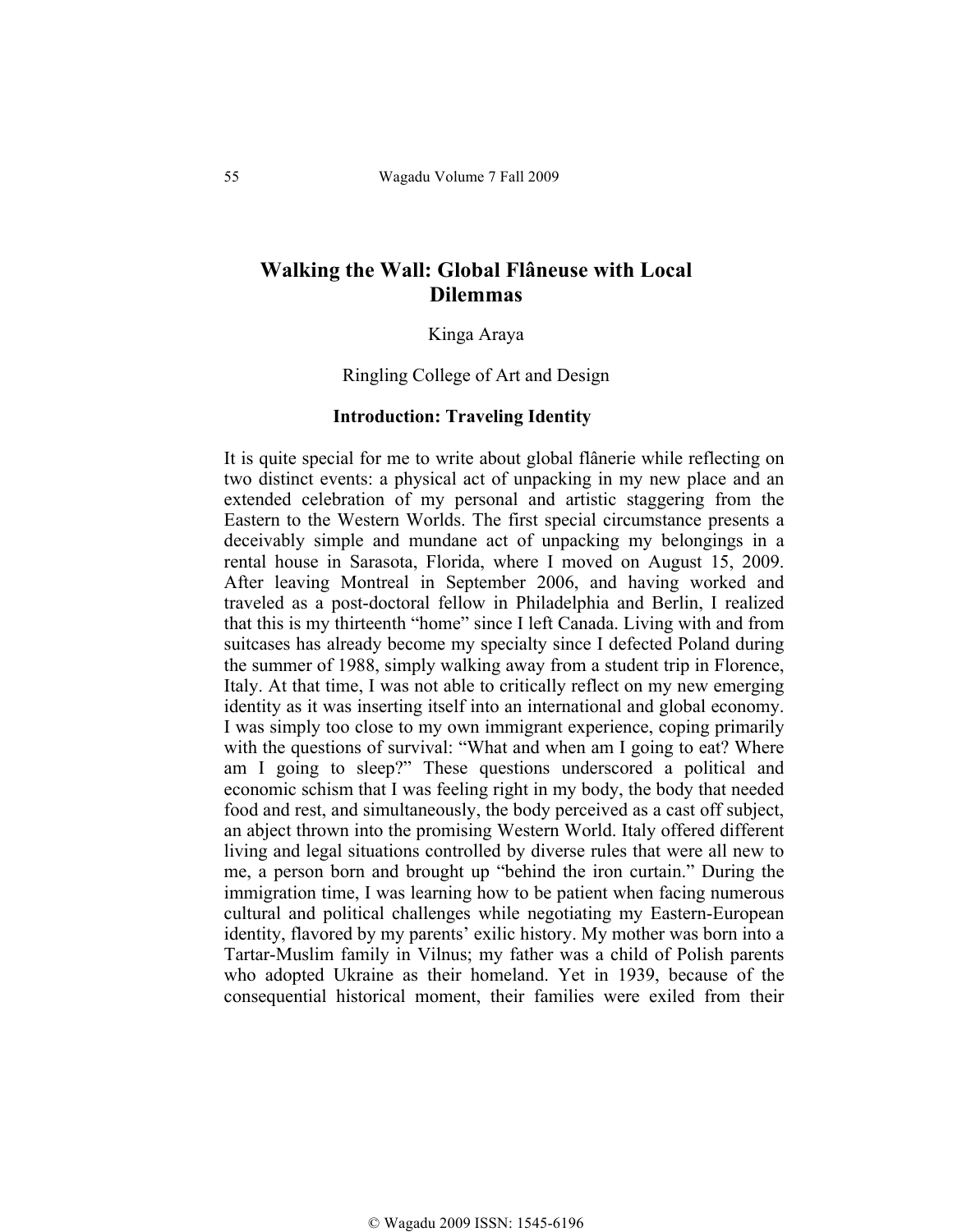homes to find themselves estranged and terrified in Nazi-occupied Poland. Perhaps my state of exile was always already inscribed in the history of my family and somehow helped me to face the challenges of globalization.

Interestingly, even though my walking away from a student trip happened in Florence, I never had the pleasure to enjoy walking around this enchanting Renaissance city. My short promenade led from the Baptistery, (where I intensely prayed while making a decision of walking away from Poland), to a house of a young Italian actress whom I met during an alternative Gardzienice Theatre Workshop in Poland, the summer before. I still wonder how we managed to communicate since at that time I spoke only Polish and my Florentine friend (I believe her name was Francesca) spoke only Italian. I was keeping a scrupulous diary during the entire trip, and the notebook became one of the most precious items that traveled with my humble belongings to Canada. During one of the multiple apartment moves, I lost this priceless diary that now would answer many of my questions regarding that unforgettable summer of 1988.

As I unpack my numerous boxes, crates, pieces of luggage, suitcases and bags (most of which were not opened since August 2006), the fragmented notes, faded photos, and broken objects fall out unexpectedly, piercing me with their potent and layered history. All these items belong to me, although many ended up in my possession while traveling in mysterious and rhizomatic ways throughout the East and West—Africa, North America, Middle East and Asia. All those objects "throw me out of balance" and slow down my actual unpacking. The sharp division between global and local emerges as I unwrap an African mask, cast glass boomerangs, undeveloped film negatives, and letters guaranteeing love beyond any national and cultural borders, declaring passionate promises now as faded as the lover's words on the page. This is not a simple act of moving into a new place. This is the thirteenth test (taking only *the last three years* into consideration) to find my own place and space. I believe that the global flâneuse is supposed to face and accept all sorts of difficulties and challenges. Shall I accept this layered personal, artistic and professional moving around the world in high hopes of reconciling my dwelling within and beyond the shifting abodes?

The second distinct event that still resonates within me refers to the twenty-year anniversary of defecting from Poland while in Italy. My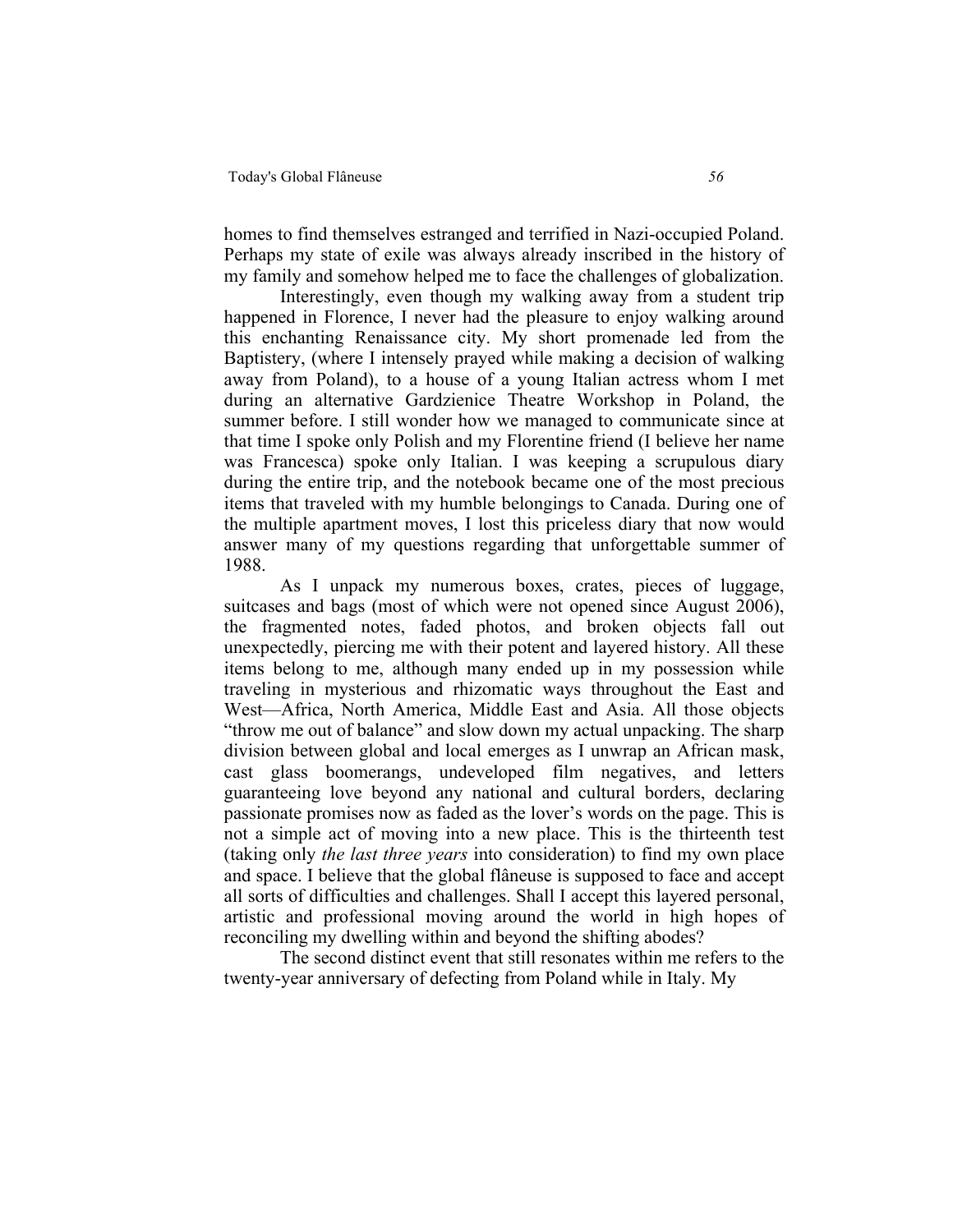

*Fig. 1.* Former border watchtower, now LU Exhibiting Space in Berlin, Germany. Photograph: Kinga Araya.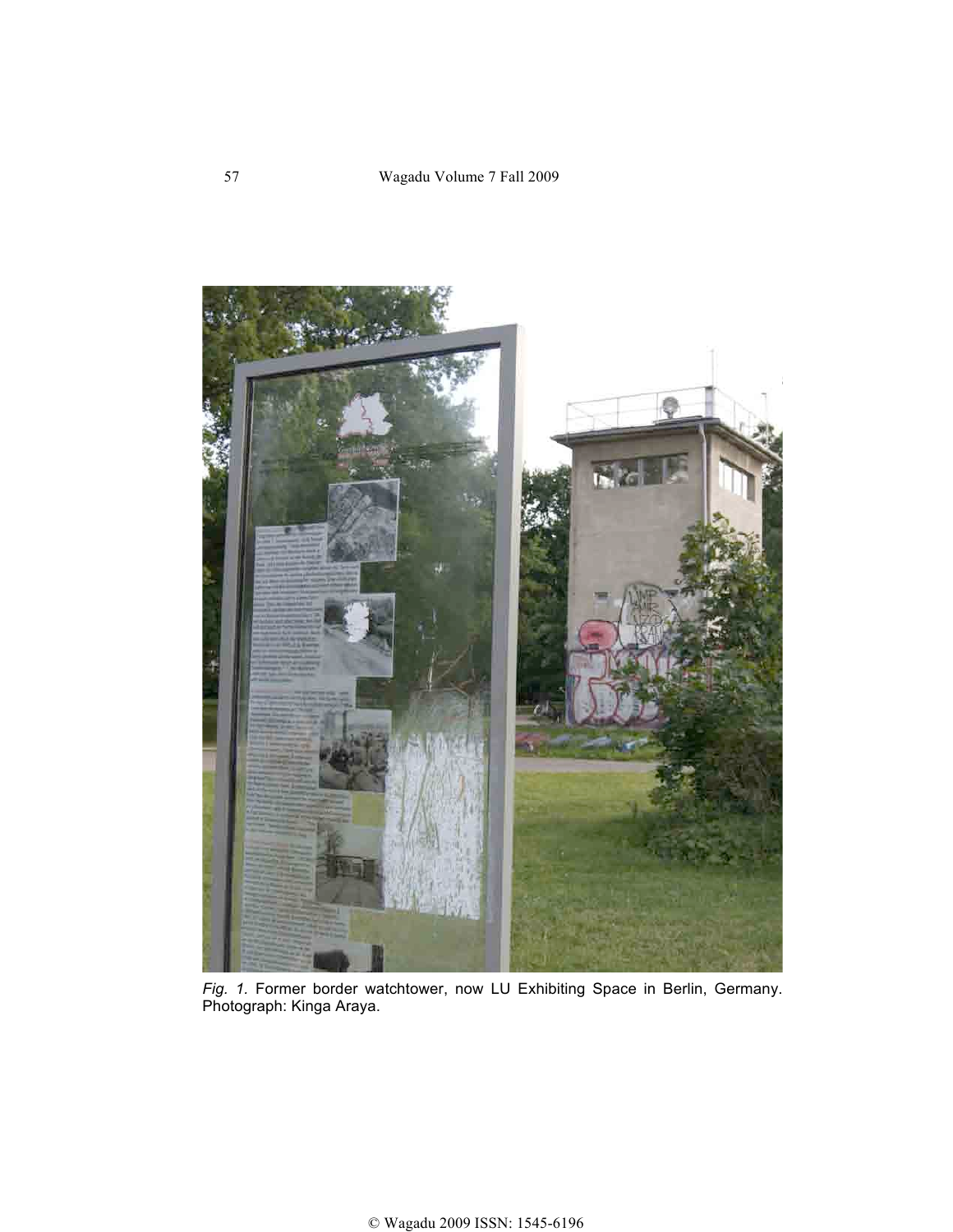recent art exhibition in Berlin entitled *Ten Steps* commemorates the event in video, photo and audio artworks. What was particularly special for me was the fact that my summer exhibition was in the former Border Watchtower—*Grenzwachturm Schlesischer Busch*—now transformed into an art gallery. This tall and narrow building, with impossibly vertical stairs up to the second floor, once stood right at the border of East and West Berlin. Its history refers to a peculiar non-place, and it was indeed the most appropriate building to house my itinerary artworks. The exact twenty-year anniversary of walking away from Poland was in 2008 when I was in Berlin and decided to walk along the ruins of the Berlin Wall for ten consecutive days with actual and virtual walkers. It became my longest and most engaging walking artwork to date, and its personal and theoretical multilingual discussions on walking and exilic experiences accompanied by art, documents, and objects, emphasizes the global and local tensions. The video documentation's introductory narration is accompanied by the wobbling images of me walking around the former Refugee Camp in Rome, taken in the summer of 2008. Its suggestive narrative sets the context of the *Walking the Wall* performance and our discussion on global flânerie.

Due to extraordinary personal circumstances and my anticommunist activities, I was not allowed to travel abroad. Upon a special request and a personal written guarantee that I would return to Poland, the local police authorities granted me my passport and I obtained a tourist visa. I was ready for my first student trip to Italy. Once in Florence, against all odds and restrictions imposed upon me, I decided to exercise my freedom and simply walked away from our bus. I left everything behind. Somehow I knew that I would not be given another chance. This was my time. The next day I hitchhiked to Rome, where I joined a group of young, Polish immigrants living in a tall building behind *Largo di Boccea,* now the ruins of a once supervised and overpopulated refugee camp. It was during my Italian immigration that I composed my first short poems, entitled *Dziesiec Krokow - Ten Steps*. At that time I had no idea that I was already dealing with my two artistic tropes, *walking* and *talking*, which have been accompanying me on my creative journeys.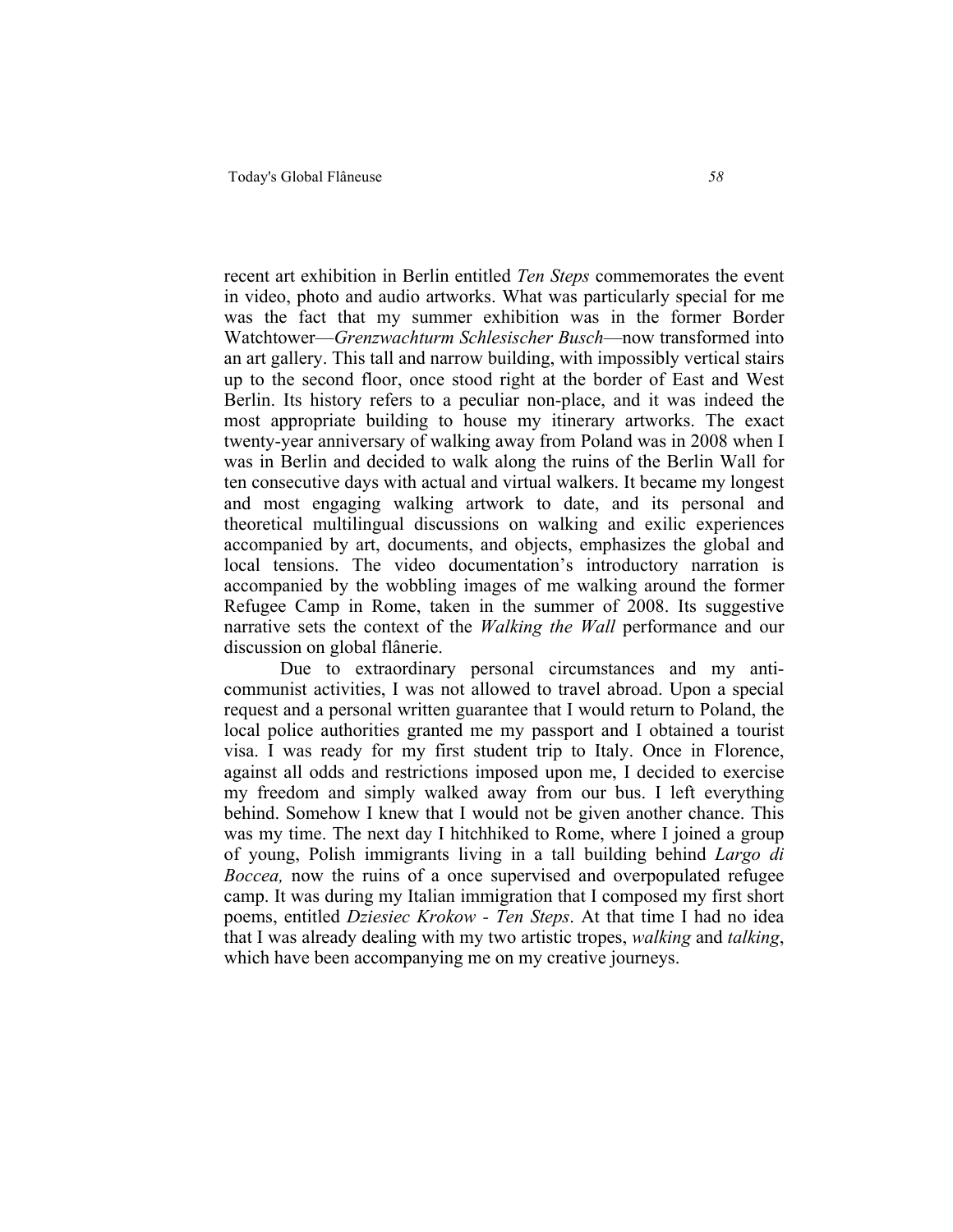*Krok pierwszy*

Nie mam pojecia jak sie pisze A Z jedna krzywa nozka czy dwiema B jest jeszcze trudniejsze (to kilkugodzinne studium w ciemnych skryptoriach labiryntu sredniowiecznego) Ty zas mowisz Ze alfabet nie istnieje Wymysl diabla spod litery Z (Araya, 1989)

(My free translation):

*First Step* 

I have no idea how to write A With one crocket leg or two B is even more difficult (it is a time consuming studium in the dark scriptoria of medieval labyrinths) And you say that alphabet does not exist That it is a devilish trickery under the letter Z

I remember how anxious I was upon returning to Europe in 2007. I was wondering how I could honor this special time that marked the twenty-year anniversary of my walking away from Poland. Initially, I did not plan to walk 160 km along the site of the Berlin Wall, yet it turned out to be the signature work of my post-doctoral fellowship at the ICI Institute for Cultural Inquiry in Berlin, Germany. After executing my 2008 walking performance in Berlin I experienced a strange case of iconoclasm towards my own images. What was I afraid of? And did the act of walking affect this iconoclasm in some way and if so, how? I believe that the physical impossibility of walking in Sarasota, Florida, the activity that I truly cherish, was one of the major reasons of my unexpected iconoclasm that shocked me to my bones. I will come back to the challenges of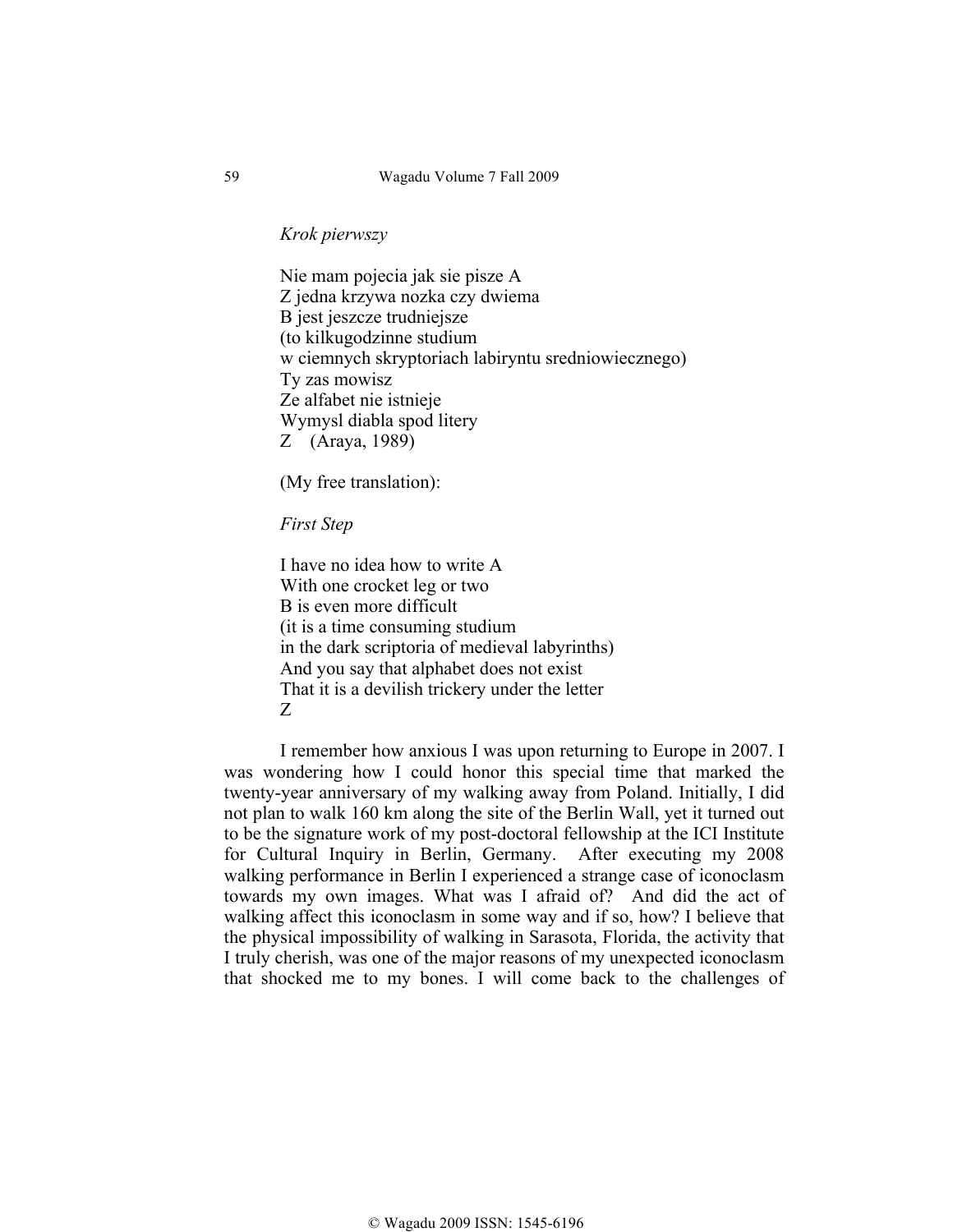Today's Global Flâneuse *60*



*Figure. 2.* Performing Exile: Walking the Wall, performance in Berlin, 2008. Photograph: Kinga Araya.

walking in this typically "car city" later on in this essay.

My walk along the former Berlin Wall was not a predictable performance artwork. It was filled with intense *logos* and *pathos*. It was about meditating on my slow transformation from an Eastern European subject, who wanted to assert herself as a freestanding and creative subject in the West. It was about falling down and getting up because of my political, linguistic, and cultural unfitness within Italian and Canadian laws concerning immigration and citizenship. It was about the unmeasurable weight of living twenty years in the shadow of the iron curtain and twenty years in the West. (Araya, 2009).

# **Etymology of the Words Flâneur and Flâneuse and their Cultural Contexts**

In order to contextualize my *walking* and *talking* artworks within global flânerie, it is important to refer to the etymology of the word "flâneur" and its gendered counterpart, "flâneuse." In her informative essay, "The Invisible Flâneur," Elizabeth Wilson presents a feminist critique of gendered modernist spaces, examining the phenomenon of the flâneur in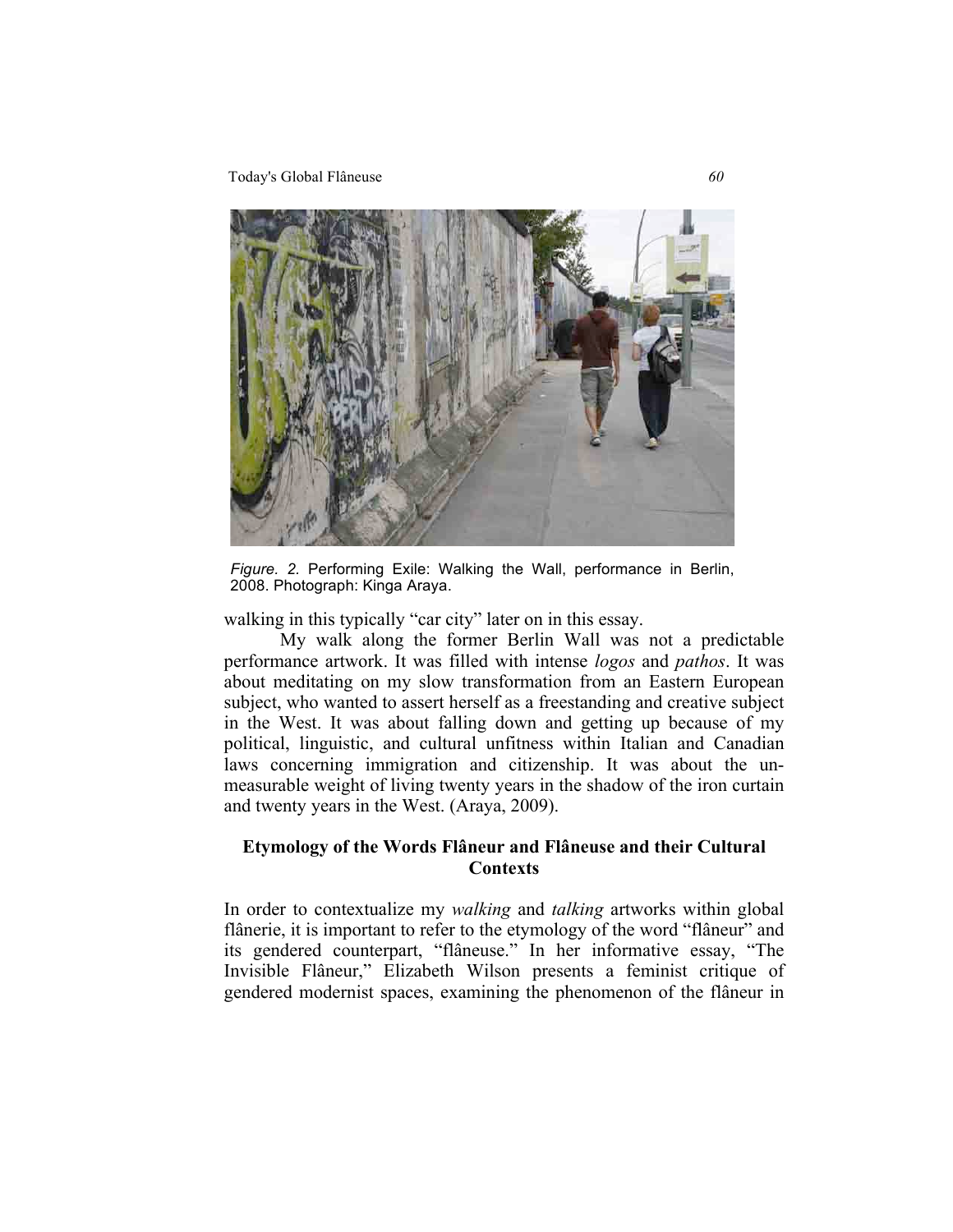the context of the empowered male figure, while the female stroller, the flâneuse, is presented as a powerless walker not only in modern, but also in postmodern public spaces. Wilson provides a useful etymology of the word *flâneur*. The fact that the origins of the word are uncertain yet the first dictionary definitions support the gendered meaning of flâneur is critical for Wilson. She claims that the 19th-century *Larousse Encyclopaedia* already had two gendered entries: flâneur and flâneuse. The latter denotes "a kind of reclining chair […] it looks like an extended deck chair, and welcomes its occupant with womanly passivity" (Wilson, 1996, p.76). Wilson's feminist reading of the  $19<sup>th</sup>$ -century origins and social functions of the flâneur make her examine the identity of the modern stroller as a typically masculine activity of "loitering, frittering away of time" (Wilson, 1996, p. 62). The flâneur presents as the male figure in the Parisian metropolis whose favorite activities consist of disinterested walking around Paris and observing the urban marvels and the crowd. Wilson follows a historical development of the term *flâneur* by examining its earliest literary uses in the novels by Balzac, Zola, Proust, and Dickens in which the male city strollers play the main literary characters. Further, she examines in greater depth an anonymous French pamphlet from 1806 that introduces the figure of the flâneur in the context of Bonaparte's era. A passage from the pamphlet, *Le Flâneur au salon ou M.Bon-Homme: examin joyeux des tableaux, mele de vaudevilles,* exhibits some of the key characteristics of the flâneur that will become critical in the later creative and critical writings about the strolling urban figure by Baudelaire and Benjamin:

> No one knows how M. Bonhomme [the flâneur] supports himself, but he is said to be a rentier, seemingly set free from familial, landowning or mercantile responsibilities, to roam Paris at will. The flâneur spends most of his day simply looking at the urban spectacle; he observes in particular new inventions: for example he stops in Place Louis XIV to examine the signals of the marine telegraph, although he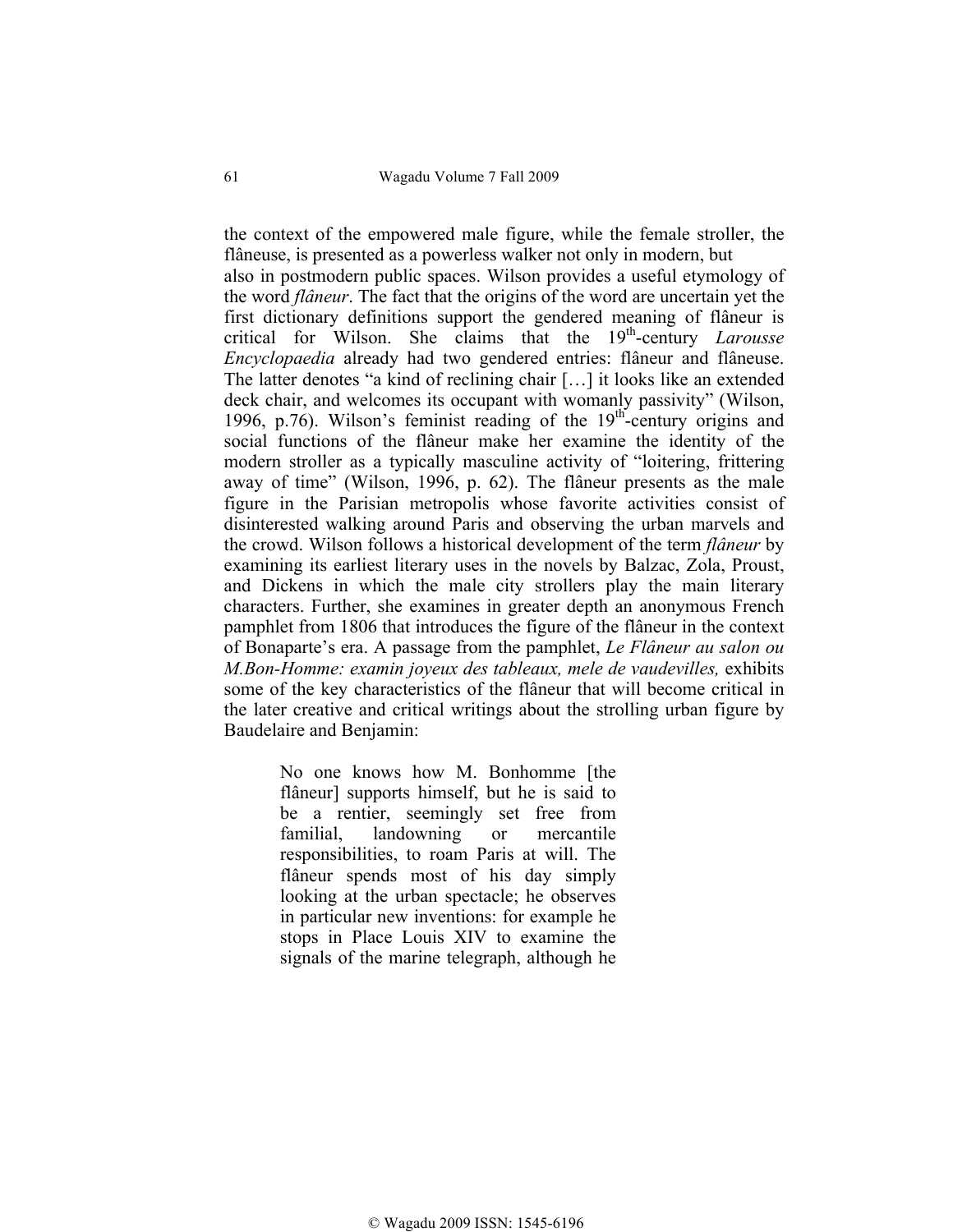### understands nothing about them (Wilson, 1996, p. 62).

Wilson explains that M. Bonhomme engages in aesthetic activities because either he was an artist or he associated himself with the artists in the modern public spaces of the salons, boulevards, arcades, cafes, bars, theaters and brothels. M. Bonhomme, however, seems to perform a marginal flânerie*.* He is a solitary stroller with a blasé attitude towards the modern city.

When we compare the most recent dictionary entries of the word *flâneur*, we find striking similarities with the 19th-century *Larousse* definitions of the same French word. Along with the literary quotations of the literary uses of flâneur, the eight volume *Tresor de la langue Francaise-Dictionaire de la langue du XIX et du XXe siecle* offers two main definitions of the word that describe walking in the city as a rather disinterested, care-free strolling about town. More specifically, *flâner*, as a transitive verb, is first defined as "avancer lentement et sans direction précise," and the second meaning denotes "perdre son temps; se complaire dans l'inaction, dans le farniente" (p. 953). Further, under the entry *flâneuse* there is a simple explanation of "celui, celle, ce qui flâne", as well as the definition of *flâneuse* as a "long chair" already quoted by Wilson: "siege pliant en bois ou en osier pouvant faire office de chaise longue" (p. 953). The latter definition of *flâneuse*  as "chaise longue" does not come from the 19th-century entry; it is quoted after Sandry-Carr's publication in 1963. By comparison, the *Oxford English Dictionary* from 1989 has a much shorter entry of the word *flâneur,* and the definition of *flâneuse* does not appear at all. The noun *flânerie* is defined as "the disposition or practice of an idler or lounger", and *flâneur* as "a lounger or saunterer, an idle man about town" (p. 1003).

The flâneur presents a new performing identity that was born in rapidly changing mid-19th century Paris restructured by Baron Georges Haussmann. As a chief administrator in Paris, appointed by the Napoleon III, Haussmann not only widened the existing streets of Paris and built twenty-two new boulevards, but also modernized the whole city plan, producing great traffic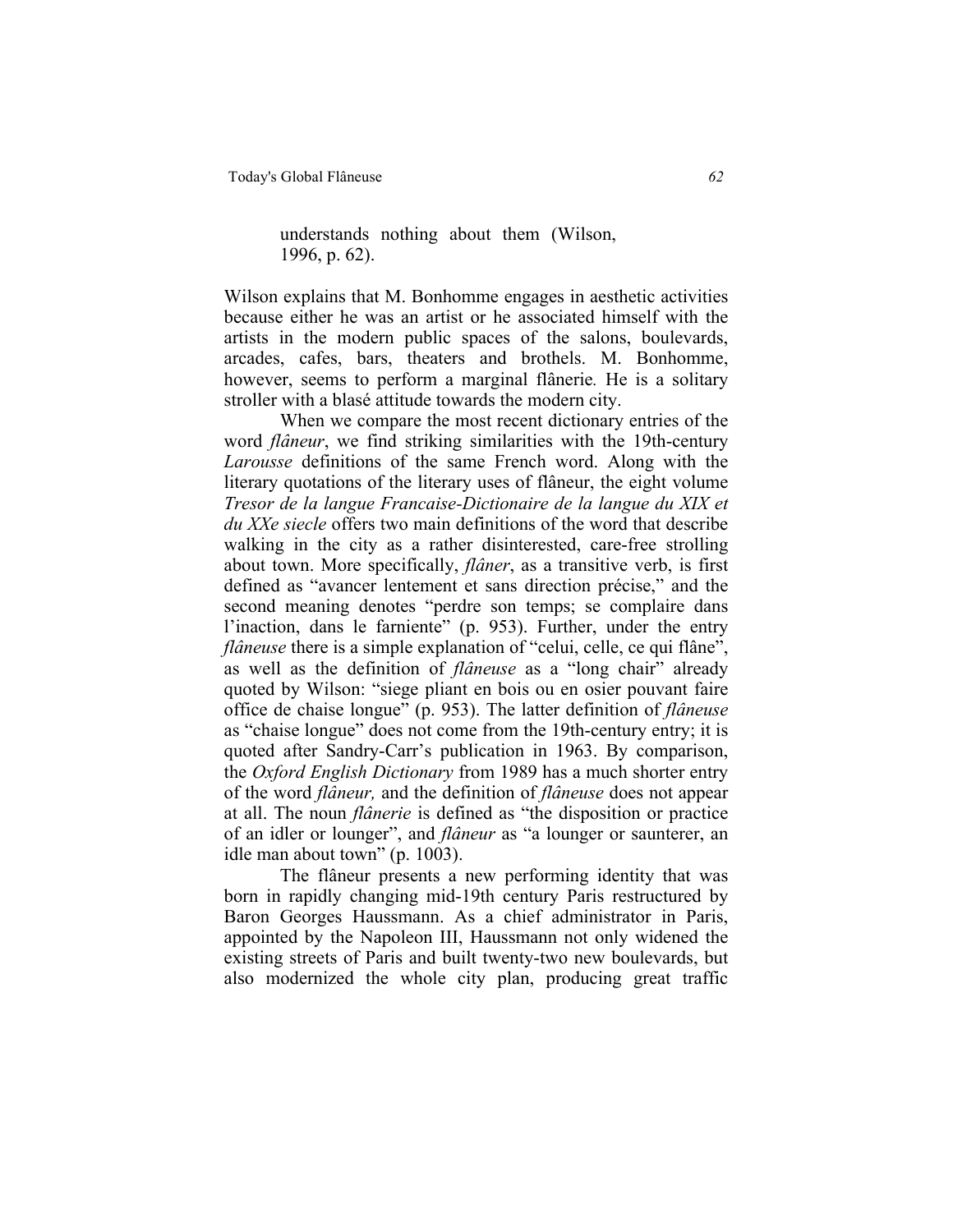arteries, the sewer system, and the impressive construction for the *Exposition Universelle* of 1867. The 19th-century architectural transformations were made at a high cost by destroying most of old Paris and its living social structures. While on one hand, Paris proudly showed off its enhanced architecture, streets, and boulevards, on the other hand, a growing number of homeless (qua: walkers), dispossessed people were pushed away from the cleaned-up, public spaces of the modern city that started to become an estranged space for its own inhabitants.

 Charles Baudelaire gave us not only an account on what constitutes modernity, but also the characteristics of the modern hero. In "The Painter of Modern Life," Baudelaire introduces a figure of the *flâneur* exemplified by the artistic endeavor of a genius. He defines him in the following way:

> observer, philosopher, *flâneur*—call him what you will; but whatever words you use in trying to define this kind of artist, you will certainly be led to bestow upon him some adjective which you could not apply to the painter of eternal, or at least more lasting things, of heroic or religious subjects (Baudelaire, 1964, p. 4).

The modern painter then is concerned with both eternal and fugitive beauty. He is an empowered "man of the crowd," a "great traveler and cosmopolitan" who observes life unfolding around him with the curiosity of a child. The flâneur's activities of examining Parisian life while moving through the city support the discourses of power of the 19th-century society of the spectacle. The question of who could visually scrutinize the modern world became an important socio-political issue. Baudelaire's *flâneur*, a "prince who everywhere rejoices in his incognito" (Benjamin, 1999, p. 9), represents a privileged figure of 19th-century public life because he can define space by his anonymous and carefree mobility through the city. Nevertheless, a flâneur has no real social or political power. In his persistent homeless walks, he spies *in* and *out* of the urban frame and keeps moving. Benjamin states that, "it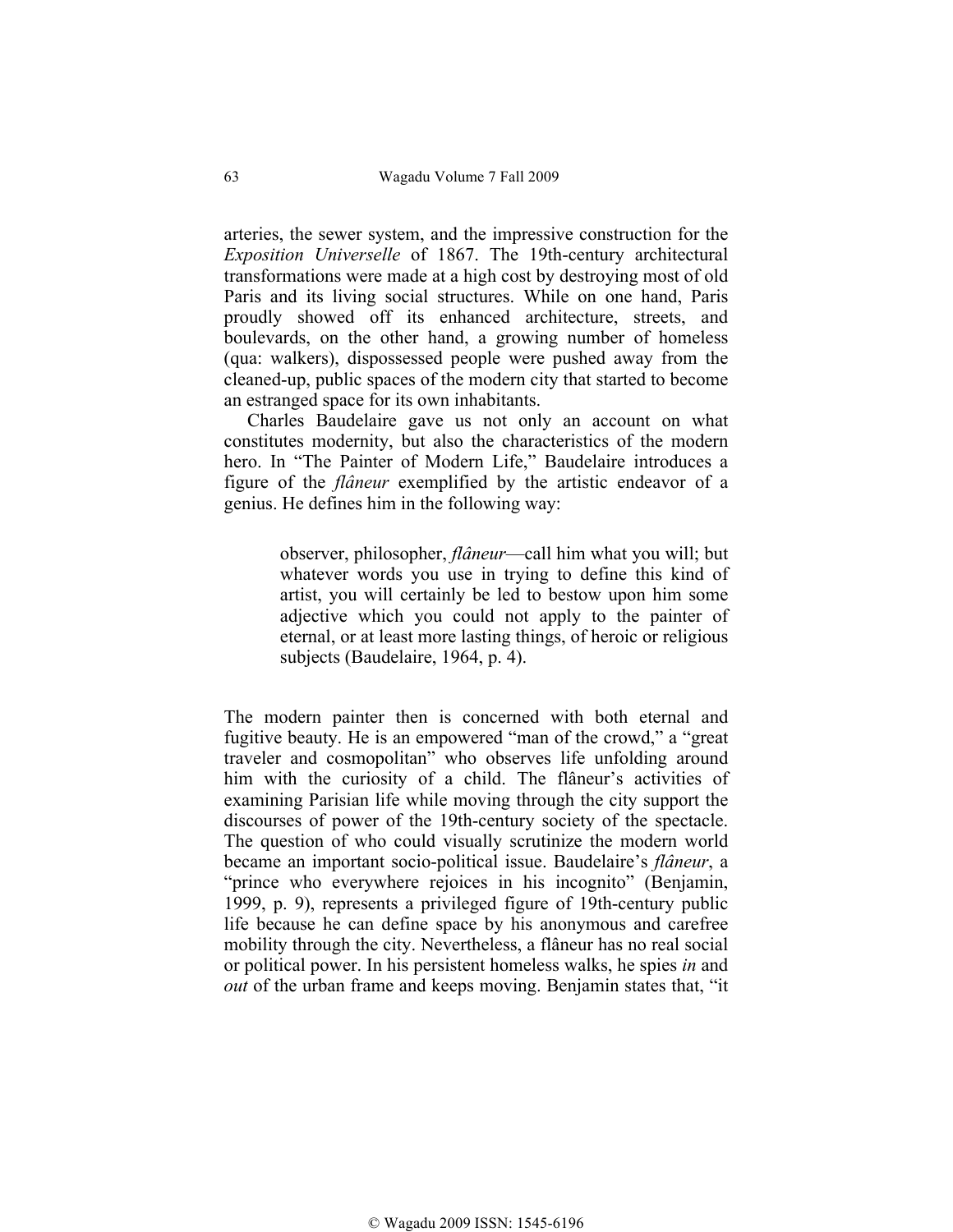takes a heroic constitution to live through modernism" (p. 74). The German critic also refers to Jules Laforgue's text about Baudelaire, quoting that he was the first to speak "as someone condemned" to live in Paris (Benjamin, 1999, p. 55). Baudelaire describes the characteristics of a dispossessed flâneur and a modern hero in a decadent way, wearing "the black suite and the frock" (Benjamin, 1999, p. 77). A modern hero then, a socially powerless artistic figure, an intellectual, is dressed in black as if he were mourning something essential and disappearing from his life: the very originality and liveliness of modernity. It is critical that it is by the means of walking, the most humble human experience, that the city stroller becomes aware of the "fragility of modern existence" (Benjamin, 1999, p. 77).

In his critical analysis of the Baudelairean modern world, Benjamin scrutinizes the experience of the flâneur as a discontinuous and rhapsodic performance. He examines several figures that complement the figure of the flâneur, exemplified in the Baudelairean literary heroes of the apache, the dandy, the detective, the conspirator and of such social outcasts as the prostitute and the ragpicker (the homeless person). Out of the six flâneur's alter egos there is only one female character, a prostitute, in French called *peripateticienne*, the one who walks the city. The Parisian world of the *demimonde* presents one of the most complex features of socio-historically understood modernity. From Baudelaire and Benjamin, we learn that modernity in the last exhaustive years of the *fin de siècle* was obsessed with the female body. In numerous theoretical discourses as well as in the artistic and literary representations, the female nude was very desirable to the ruling white, heterosexual bourgeois class. In assuring the pleasure of looking, *scopophilia*, the bourgeoisie had not only to be surrounded by prostitutes and their images, but also had to have the power of controlling the situation. In a detailed study of Manet's painting of a well-known Parisian prostitute, *Olympia,* for example, T. J. Clark refers to the social and controlled "necessity" of making the prostitutes circulate throughout the modern city (Clark, 1984, p.103). In a complex, sexually charged sociohistorical discourse, a prostitute became one of the dispossessed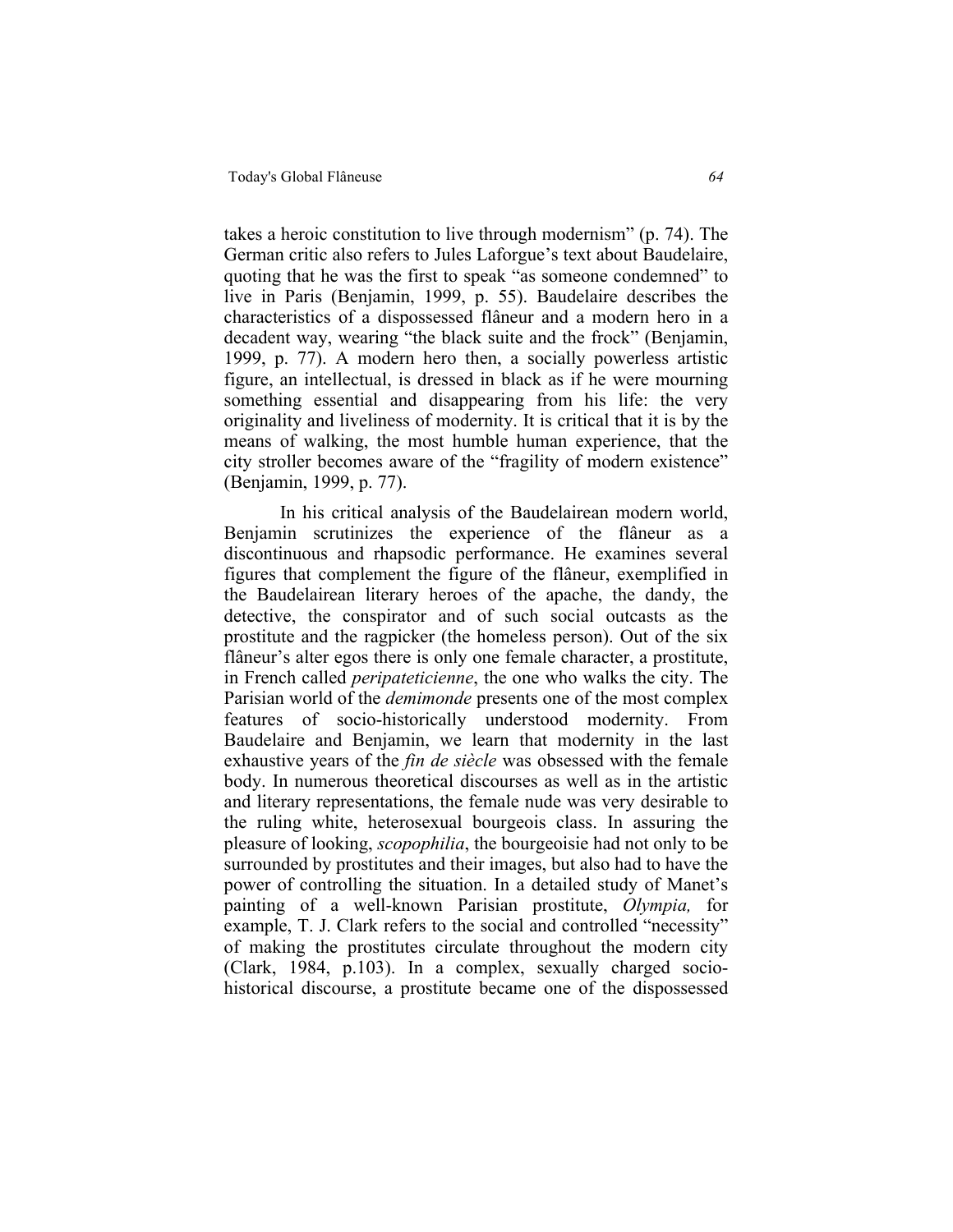walking symbols of the commercialized and commodified modern city.

Both Baudelaire and Benjamin knew that the development of the modern metropolis was paid for dearly with the massive commercialization of every possible product. The limits of modern transactions were set as high as the sale of Paris' own inhabitants. This situation is exemplified by the growing business of buying and selling the services of the prostitute-peripateticienne. She was becoming a desirable and salable modern object, and she had to remain "an invisible flâneur." However, Baudelaire glorifies the prostitute as the muse of the modern poet in many of his poems. He writes, "holy prostitution of the sound which gives itself wholly, poetry and charity, to the unexpected that appears, to the unknown that passes" (Baudelaire, 1964, p.56). Other so-called fallen women, or women "in revolt against society" (Baudelaire, 1964, p.37), such as lesbian, single, and independent women, became a source of fascination for Baudelaire. Exalted by her imagined mythical power and freedom, Baudelaire writes that the "lesbian is the heroine of modernism because she combines with a historical ideal the greatness of the ancient world" (Baudelaire, 1964, p. 90).

There is an important transition for some unemployed and marginal Parisian walkers who become part of the new bourgeoisie. Benjamin quotes Rattier's utopic novel from 1857 entitled *Paris n'existe plus* that describes the modern city as a place where making rapid social changes in the city dwellers is possible, because of the rapid economic and political modifications happening in the metropolis. In particular, Rattier says:

> The *flâneur* who we used to encounter on the sidewalks and in front of the shop-windows, this nonentity, this constant rubberneck, this inconsequential type who was always in search of cheap emotions and knew about nothing but cobblestones, fiacres, and gas lanterns has now become a farmer, a vintner, a linen manufacturer, a sugar refiner, and a steel magnate (Benjamin, 1973, p. 54).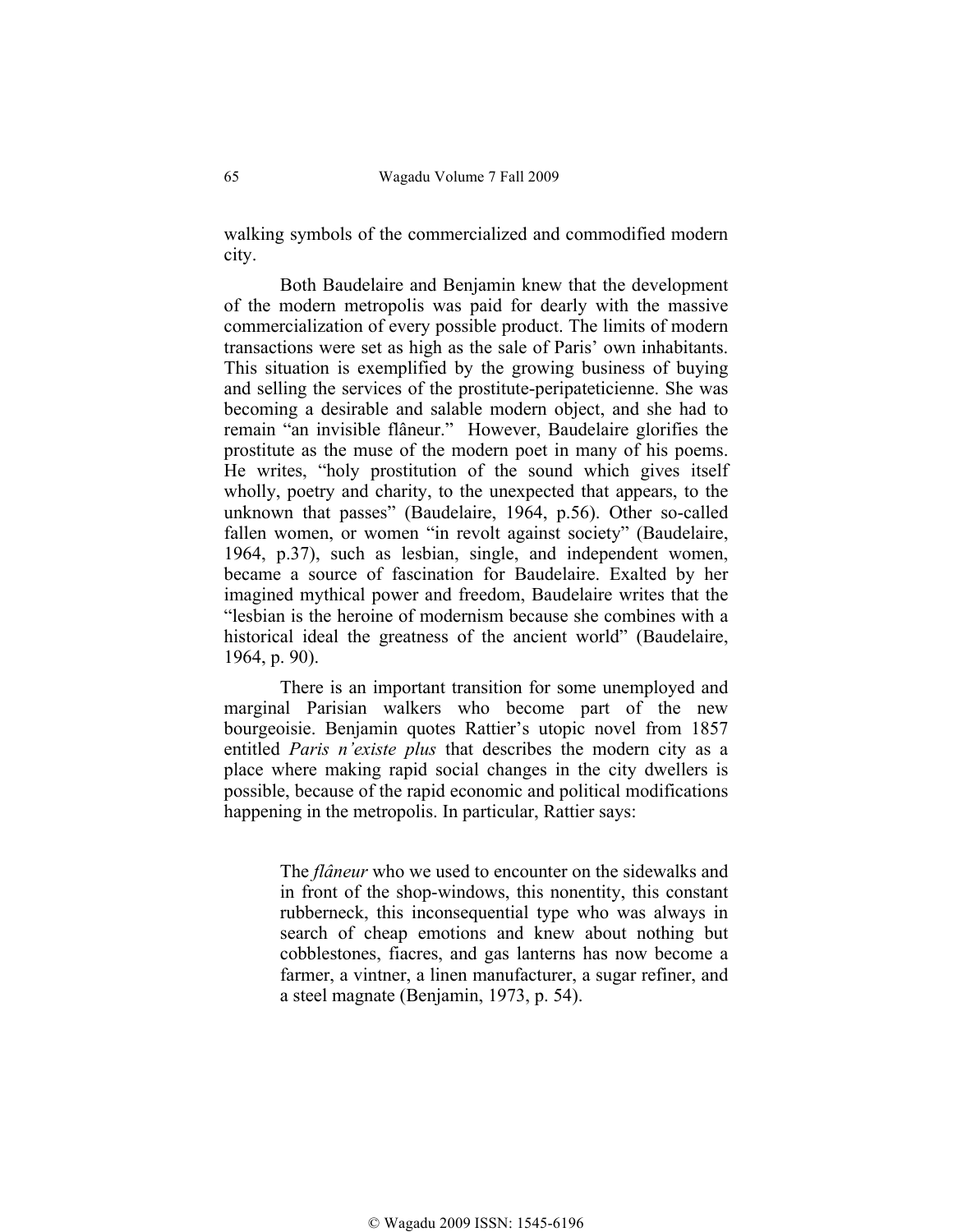Analyzing one of Baudelaire's poems from *Les Fleurs du mal*, Benjamin interprets the Parisian crowd as anonymous and detached, but also as inspirational for the poet-flâneur. There is a serious preoccupation with the paradoxical entrapment of the flâneur in the metropolitan transient sites that produced him and with the same sites that also started to erase the flâneur's individuality. Benjamin calls a modern flâneur an accomplice who takes part in the overpowering urban spectacle. The phenomenon of the modern city acquires the quality of what defies human physical and psychical limits. In other words, the city becomes an artistic locality where individuals have strong aesthetic feelings. In that powerful sublime spectacle, however, the identity of the modern flâneur seems to be threatened by the very fact that he is one among many. Benjamin argues that the modern stroller finally acquires a commodity value that renders him grotesque. In critically summarizing Baudelaire's writing on the modern hero and his alter egos, Benjamin observes that the "*flâneur*, apache, dandy and ragpicker were so many roles to him [the flâneur]. For the modern hero is no hero, he acts hero. Heroic modernism turns out to be a tragedy in which the hero's part is available" (Benjamin, 1973, p. 97).

### **Flânerie: From Local to Global to Local**

There are at least two critical aspects regarding the dialectics of global and local flânerie. They are often present in my artworks that dialogue with the phenomenon of *walking* and *talking* in between countries, cultures and languages. First of all, since globalization maps the world unevenly, it often stands in opposition to local and individual experiences. The fact that uneven distribution of economy created different types of "worlds" is not a surprise. The thicks and thins of global economy made many citizens exiles in their own countries. Since many of them cannot participate in the mainstream politics and economy, they are forced to live and work in a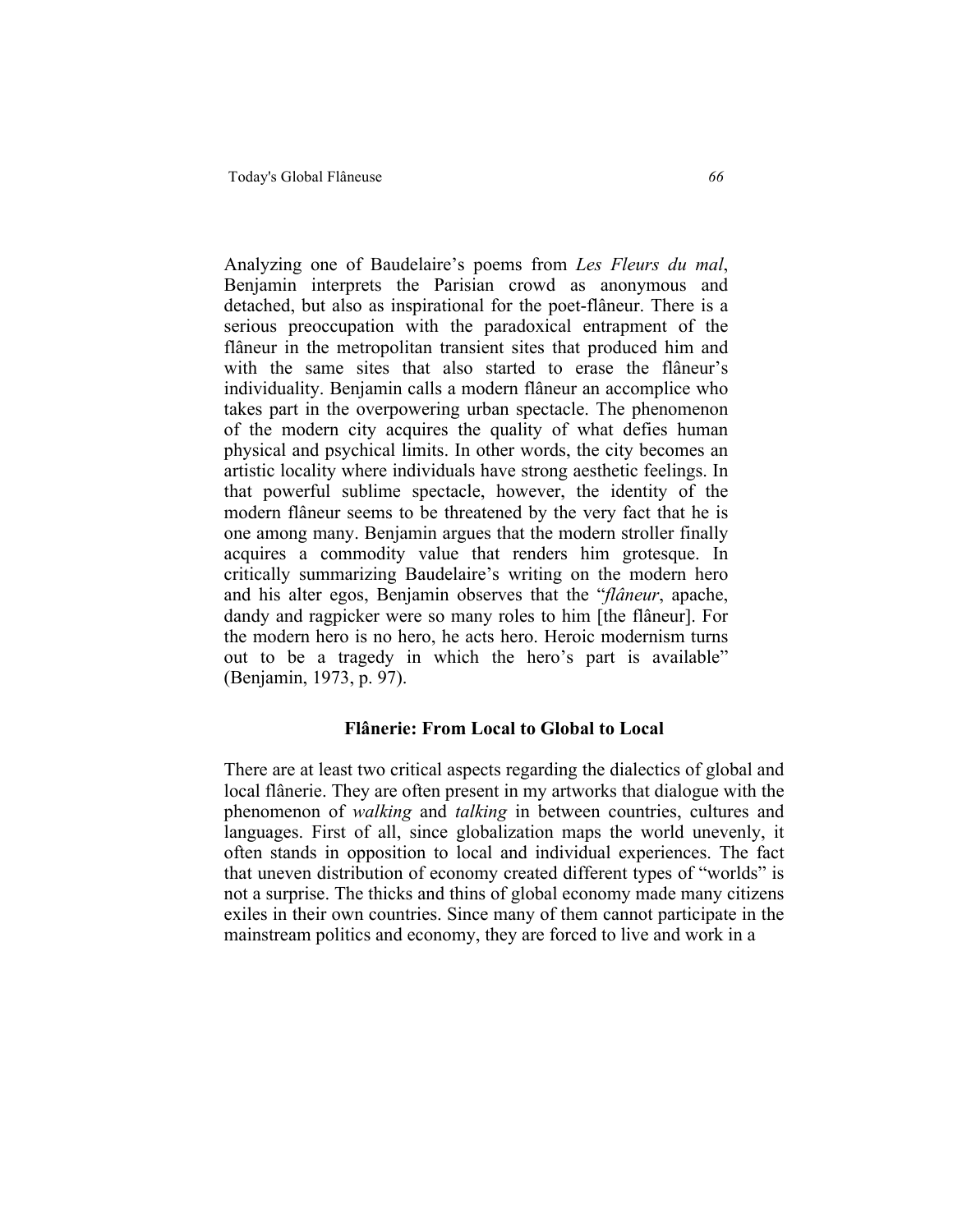

*Figure 4.* Exercising with princess headgear (adjustable), performance, Montreal, 2001. Photograph: Kinga Araya.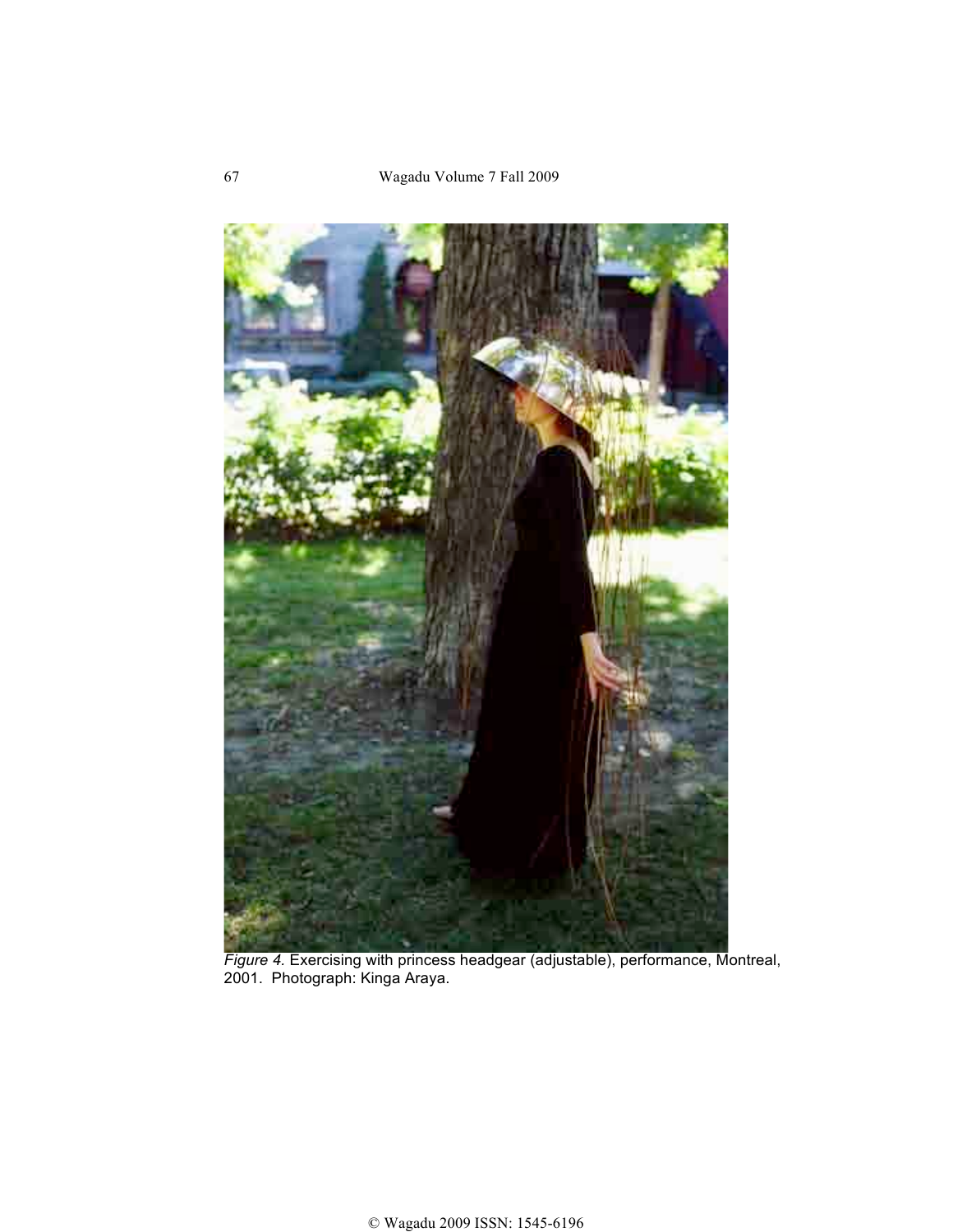place determined by larger power structures. They are people who can hardly relocate, travel, and work as they would prefer. Their localities, therefore, become the only world they know. There are many cultural examples of breaking away from the "local politics," often run by oppressive and totalitarian governments. Some of the great artists, who under diverse yet never easy circumstances, made an extraordinary transition from East to West, became critical cultural advocates for local and global worlds. Such artists who immediately come to my mind are Vera Frenkel, Ewa Partum, Marina Abramovic, Krzysztof Wodiczko, Jana Sterbak, and Christof Javacheff, amongst others. Their examples tell us that in order to become "global" one has to lift oneself above the "local" experience, even though the "local" remains a critical element that defines who the individual is and what itinerary he/she undertook to function in the West.

My argument is that the two positions, the global and the local, are still not reconciled because we are constantly reminded of our wanted or unwanted "locality," depending on the global situations. We do participate in a complex socio-political and cultural economy that divides East from West, the provincial city from the metropolis, and the first- from the thirdworld countries. I would like to quote two poignant examples of one's global unfitness within local contexts. One of them is from my conversation with Polish feminist and conceptual artist Ewa Partum in her Berlin apartment. While we were talking about the situation of women artists in the East and West, Partum told me that some of the Western curators claim that her artworks cannot be sold for the same price as other conceptual artists' works from the West because she is from the "East block." This "localizing statement" is particularly disturbing because Partum has been living in Berlin for over thirty years and has been producing significant body of works in the West.

The second example refers to my experiences of daily walks on North Tamiami Trail in Sarasota, right in the college neighborhood where I teach. I was told that this area is a known for its working street girls, apparently a prime pick-up and drop-off for the prostitutes. Since I do not have a driver's license, I can rely only on my two legs and a limited Sarasota public transportation. In other words, I have to walk about 15 minutes to get to school, and if I want to go downtown I can catch a bus or walk about forty minutes. I must confess that this is the first time in my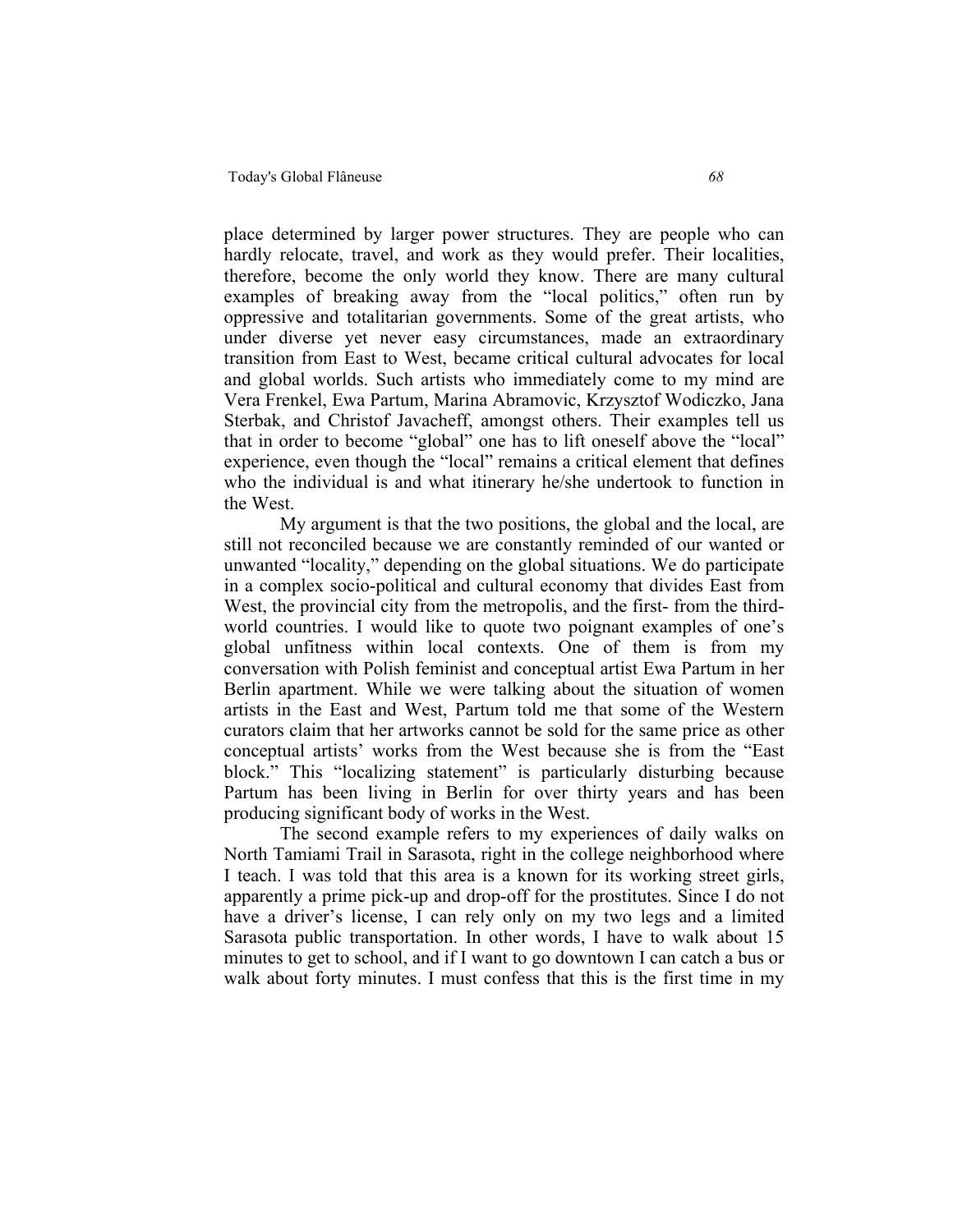life that I experience the walking at its absolute limits. Every single time I make my necessary walks on North Tamiami Trail, I hear derogatory and sexist remarks from most of the male walkers, men on bikes, and some drivers who honk, slow down and look curiously at me. I do not provoke these men in any way, and yet they disturb my daily walks to and from work. My initial shock of finding myself in a public sphere that is so oppressive has helped me to understand how the  $19<sup>th</sup>$ -century flâneuse might have felt when she was discouraged to walk alone in public spaces because they would be taken for *peripateticienne*. In such a difficult context where every walk on Tamiami Trail is read in a local discriminatory language, I wonder how much work one has to do to reach the global context. My walking on Tamiami Trail became such an unbearable personal experience that I decided to turn it into yet another performance artwork, *Walking Tamiami Trail* to be executed in the near future. In particular, I will be walking the urban part of a very long Tamiami Trail street (that joins Tampa in the North and Miami in the South). Some of the challenges of the socio-cultural limits of walking in Sarasota will be documented in video, audio and photography.

My most recent performance, *Walking the Wall*, and the subsequent video are also good examples of exposing this dialectic tension of local versus global. On the one hand, I was not allowed to travel abroad and was grounded to stay "at home;" on the other, I defied the absurdities of the Communist restrictions and simply walked away. Some of those artistic examples show us that the local plays an important, if not a critical role, in understanding the global.

#### **Performing Walking and Talking**

For me putting one foot in front of the other was never about becoming a global *flâneur* or a *flâneuse*, it was about survival. The compulsion of walking towards the West was filled with a mythic desire that "life is elsewhere," and I did not look back at the ruins of the iron curtain, a burden engraved in the silenced and humiliated faces of Polish citizens. I thought that my defection in Florence, Italy announced a pilgrimage towards the Promised Land; instead, I began my personal *art of fugue* that introduced many harmonic steps and transitions, all played intensely without breaks and stopping points. I was reminded too many times that I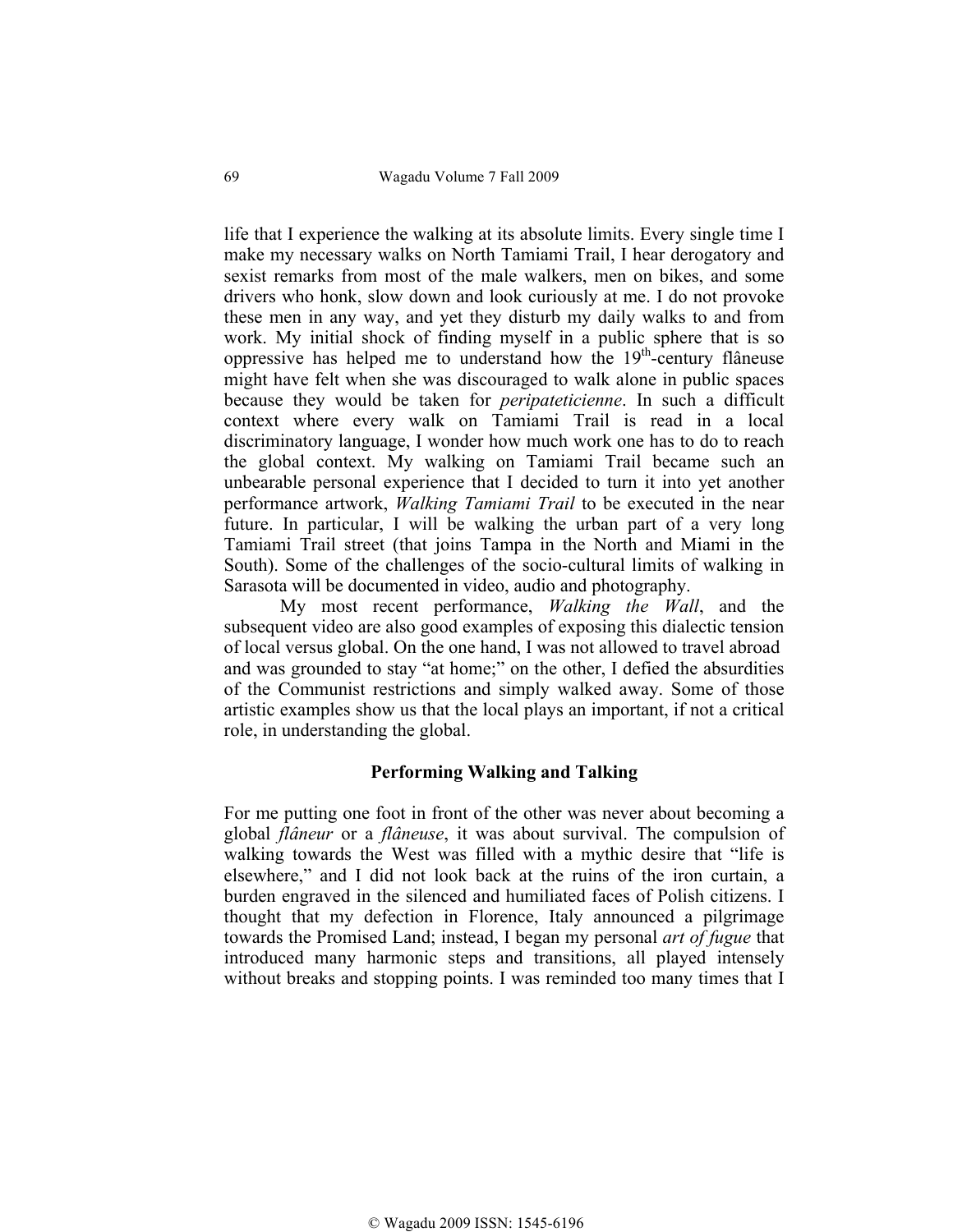was from the East, from Poland, therefore I was not fully autonomous and empowered as a subject. I never understood why this would have to be emphasized so many times, why the "local" has to be brought up when the "global" is supposed to go beyond the racial and national differentiation. Interestingly enough, my Eastern-European background was only an "issue" when the decisions about obtaining a job, entering certain scholarship and fellowship competitions, and freedom to travel presented themselves. However, once I obtained Canadian citizen status, the logistics of travel changed for me. Suddenly, travel became less humiliating, and I was passing the Western checkpoints much faster and without lengthy questions. When I opened my mouth, however, it was clear that English is not my first language, and things were getting complicated with procuring employment in Canada. One of my early videos entitled *ABC*, comments on that uneven global-local dialectics where even the judge, an official representative of the Canadian Law, acts in a discriminatory manner towards the immigrants. The narration of the story "B as in BULLSHIT," is recited very slowly. It goes as follows:

In November of 1993 I had a special interview with a citizenship judge at the court of Canadian Citizenship in Ottawa. The oral interview regarding Canadian geography, history and politics was a condition *sine qua non* to obtain a Canadian citizenship status. The middle-aged woman judge dressed formally in a gown, greeted me and asked me to sit down. The interview started. The judge looked straight into my eye, protruded her face towards me and making exaggerated staccato pronunciation of every single word asked me: "Who—is—the—prime—minister—of—C-a-n-ad-a?" (Araya, 1997).

My second premise is that those unpresentable, unspeakable, and yet unique "local" experiences are very valuable and they show us that there is much more to the image of the dominant and happy "global narrative." The tension between global and local lies in many great contemporary artworks that often take political and conceptual critique of the cultural *status quo*. Some of my artwork that address those issues more directly are *Peripatetic* and *Orthoepic Exercises*; *Walking Around*; *Octopus*;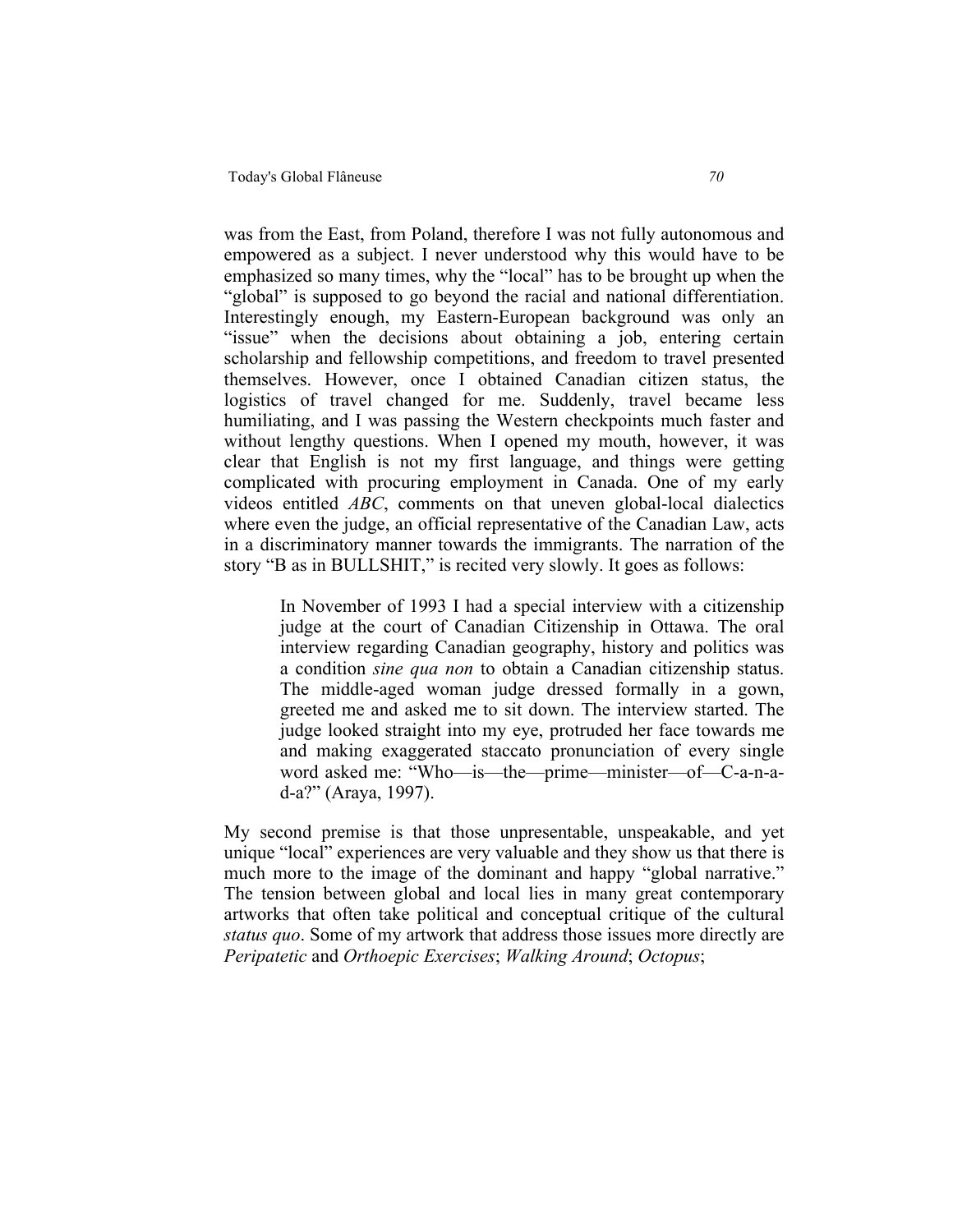

*Figure 5. Walking with arms*, performance in Montreal, 2002. Photograph: Kinga Araya.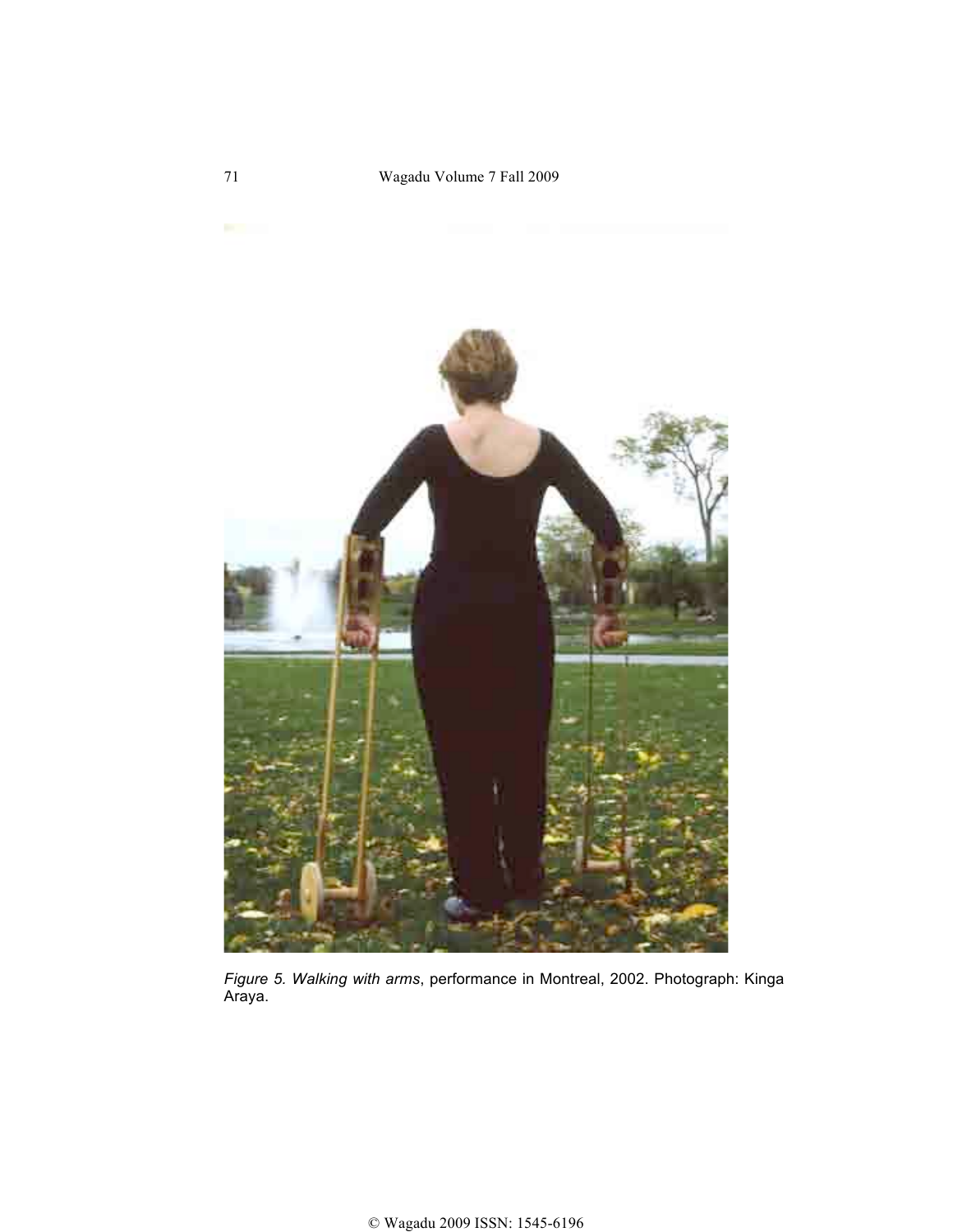# *Grounded (I), (II)*; and *(III)*; *PolCan*, *Walking with Arms*; *Exercising with Princess Headgear (Adjustable*); and *Fifty-Five*.

One of my earliest sculptural performances from 1998, entitled *Peripatetic Exercise,* challenges the notion of walking while wearing heavy shoes: two cast iron hemispheres with imprints of my feet in the middle of each. In spite of the difficulty of balancing in the shoes, I attempt at the same time to play the Vivaldi Concerto in A-minor (a piece I learned as a child). During *Orthoepic Exercise* I walk around the swivel pole with a two-meter long extension of my tongue inserted into my mouth. My beautifully threatening instrument for correct (*ortho*) speech (*orthoepy)* sets up conditions for the war of pronouncing the words rightly. For this piece I performed in the enclosed and unifying space of a soundproof studio. It was a non-place, where the emerging language of violin and metal met as I walked around the swivel pole followed by the squeaky sound of an iron tongue weighing twenty-four kilograms. *Exercising with Princess Headgear (Adjustable)* was performed in a public space as I was climbing Mount Royal in Montréal. Dressed in black, I wore a beautiful yet cumbersome and dangerous copper hat that weighed about ten kilograms. *Walking with Arms* was the fourth interpretation of my walking and took place in each of the four seasons in Montréal's Jarry Park. In this case the prostheses are made out of maple wood and leather. These paradoxical extensions of the arms do not facilitate bodily movement. On the contrary, they represent grotesque attachments that exemplify the very impossibility of undertaking any unrestrained journey through time and space. The four "walking" artworks refer to the notion of prosthetics and they open up areas of indeterminacy that speak not only about aesthetics and beauty, but also about power relations. They problematize a formation of the *self* that has always been inscribed within the most immediate local context of family and community, extending towards the larger context of national and global dilemmas. The only two performances that were both tested in Poland and Canada were *Grounded (I)* and *(II)*, performed with the third prosthetic leg, and *PolCan*, wobbling and falling down because of the impossible red and white shoes, walking to the slowed-down cadence of the Polish and Canadian national anthems. It was interesting for me to experience the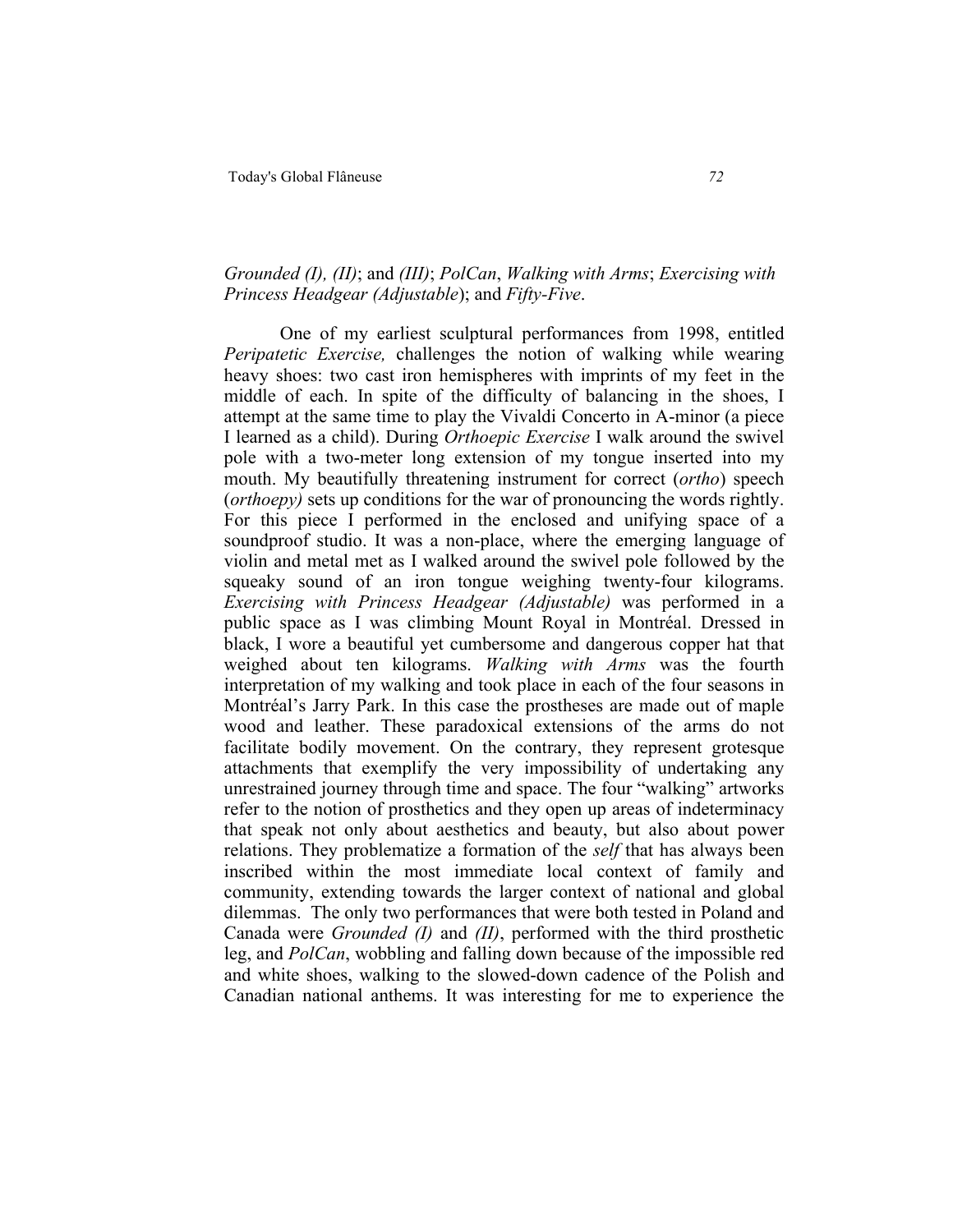development and the reception of these art pieces in my homeland and in my adopted country, Canada. While I did not experience major differences in the execution of the pieces, performing in Poland was more emotionally charged and more people (along with the media) were interested in my personal and artistic reasons for "coming home" to perform. Those two performances shared in the local and global dialectics and helped me to connect two of my distinct experiences, Polish and Canadian.

#### **Coda**

My personal, artistic and intellectual displacements that took me from Europe to North American and made me *walk* between music, theatre, art history, comparative literature, and visual arts. I realized that I perform at my best while engaging in a variety of artistic practices ranging from drawing, painting, photography, video, sound, sculpture to performance and installation art. Most of my artworks produced since 1996 address the reclamation of the body through differing and deferring discourses on loss. Often arranged in an installation situation, my art engages in the discourse of power relations where the rights of *free speech* and unrestrained *movement* through space are put into question.

 My theoretical and visual research performed in Poland, Italy, Canada, Germany and United States, welcomes variety of intellectual contributions that have been teaching me how to *walk* and *talk* responsibly, how to make culture in a different way. The theories that served as important source of inspiration for me such as the deconstructive philosophy of Jacques Derrida and the psychoanalytical and critical examinations of estranged and exilic "self" by Julia Kristeva and Edward Said remain important parts of making art and doing academic research. In a certain way, they already announced and participated in the dialectics of the global and the local. Writing from different academic perspectives, Derrida, Kristeva and Said forcefully argue that a stranger, an exile, a *cast off* subject, puts cultural politics into crisis because she performs in opposition to institutionalized and globalized culture. I believe that speaking from an interdisciplinary space composed of personal and universal stories offers a great possibility to challenge ourselves and ask more critically, *who we are* and *why we are where we are*. By insisting on building *walking* and *talking* prostheses in iron, glass, copper and wood, and walking the Berlin Wall, I aspire to seize the meaning of the *self* where the dichotomy of personal and